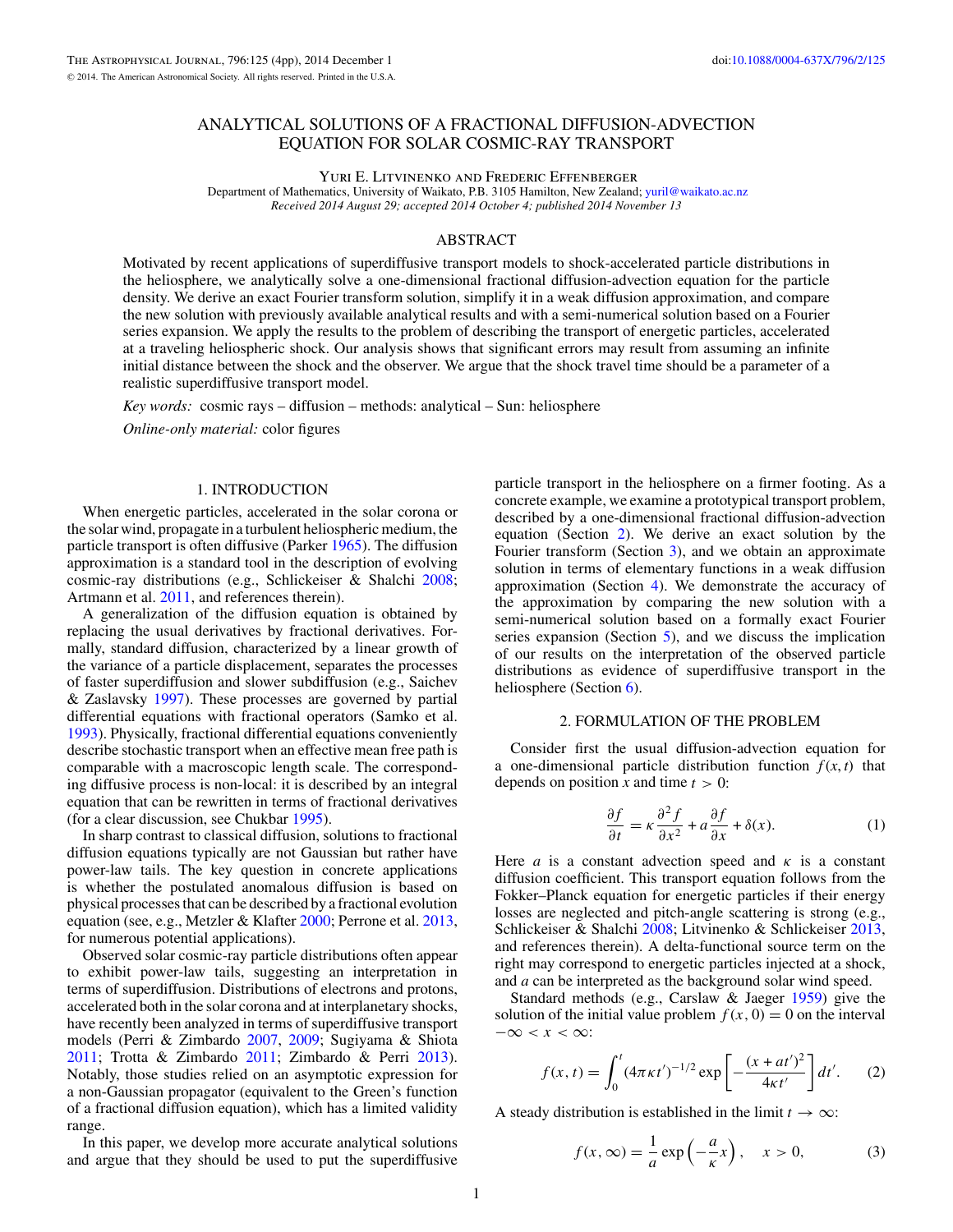<span id="page-1-0"></span>The Astrophysical Journal, 796:125 (4pp), 2014 December 1 Litvinenko & Effenberger Litvinenko & Effenberger

$$
f(x, \infty) = a^{-1}, \quad x < 0. \tag{4}
$$

In the remainder of the paper, we investigate the following fractional differential equation that generalizes the usual diffusion-advection equation:

$$
\frac{\partial f}{\partial t} = \kappa \frac{\partial^{\alpha} f}{\partial |x|^{\alpha}} + a \frac{\partial f}{\partial x} + \delta(x) \tag{5}
$$

(e.g., Stern et al. [2014\)](#page-3-0). The equation governs the evolution of a distribution function  $f(x, t)$  for  $t > 0$  and  $-\infty < x < \infty$ . For simplicity, we assume the initial condition

$$
f(x,0) = 0.\t\t(6)
$$

The advection speed *a* and diffusion coefficient *κ* (now with dimensions length*<sup>α</sup>*/time) are positive constants. We use the Riesz derivative to define a fractional spatial derivative:

$$
\frac{\partial^{\alpha} f(x,t)}{\partial |x|^{\alpha}} = \frac{1}{\pi} \sin\left(\frac{\pi}{2}\alpha\right) \Gamma(1+\alpha) \times \int_0^\infty \frac{f(x+\xi) - 2f(x) + f(x-\xi)}{\xi^{1+\alpha}} d\xi \tag{7}
$$

(Samko et al. [1993;](#page-3-0) Saichev & Zaslavsky [1997\)](#page-3-0). Because the derivative corresponds to a fractional Laplacian operator in higher dimensions, an alternative notation  $-(-\Delta)^{\alpha/2} f$  is also used (Mainardi et al. [2001\)](#page-3-0). Although the regularized form above is defined for  $0 < \alpha < 2$ , in the following we are mainly interested in the superdiffusive case  $1 < \alpha < 2$ .

# 3. FOURIER TRANSFORM SOLUTION AND ASYMPTOTICS

The Fourier transform gives a convenient method of solving the fractional diffusion-advection equation on the interval  $-\infty < x < \infty$ . Taking the Fourier transform of Equation (5) yields

$$
\frac{\partial \tilde{f}}{\partial t} = -\kappa |k|^{\alpha} \tilde{f} + iak \tilde{f} + \frac{1}{2\pi},
$$
 (8)

where

$$
\tilde{f}(k,t) = \frac{1}{2\pi} \int_{-\infty}^{\infty} f(x,t) \exp(-ikx) dx.
$$
 (9)

Integration of the first-order equation for  $\tilde{f}$  yields

$$
\tilde{f}(k,t) = \frac{1}{2\pi} \frac{1 - \exp[(iak - \kappa |k|^{\alpha})t]}{\kappa |k|^{\alpha} - iak},
$$
\n(10)

where an integration constant is specified by the initial condition  $\tilde{f}(k, 0) = 0$ . Now the inverse Fourier transform gives the solution

$$
f(x,t) = \frac{1}{2\pi} \int_{-\infty}^{\infty} \frac{1 - \exp[(iak - \kappa |k|^{\alpha})t]}{\kappa |k|^{\alpha} - iak} \exp(ikx) dk.
$$
\n(11)

In the non-diffusive case,  $\kappa = 0$  and the integral is evaluated to give an expanding "top-hat" solution

$$
f(x, t)|_{x=0} = f_0(x, t) = \frac{1}{2a} \left[ sgn(x + at) - sgn(x) \right]. \tag{12}
$$

The solution of Equation  $(5)$  can also be expressed as

$$
f(x,t) = \int_0^t G(x + at', t')dt',
$$
 (13)

where the Green's function  $G(x, t)$  satisfies the fractional diffusion equation

$$
\frac{\partial G}{\partial t} = \kappa \frac{\partial^{\alpha} G}{\partial |x|^{\alpha}} + \delta(x)\delta(t). \tag{14}
$$

Its Fourier transform is given by

$$
\frac{\partial \tilde{G}}{\partial t} = -\kappa |k|^{\alpha} \tilde{G} + \frac{1}{2\pi} \delta(t). \tag{15}
$$

It follows that

$$
\tilde{G}(k,t) = \frac{1}{2\pi} \exp(-\kappa |k|^{\alpha} t),\tag{16}
$$

and the inverse Fourier transform yields

$$
G(x,t) = \frac{1}{\pi} \int_0^\infty \exp(-\kappa k^\alpha t) \cos(kx) dk \tag{17}
$$

(e.g., Chukbar [1995\)](#page-3-0).

An asymptotic expression for  $G(x, t)$  is obtained by integrating Equation (17) by parts and applying an analogue of Watson's lemma for Fourier type integrals (e.g., Ablowitz & Fokas [1997\)](#page-3-0). For  $x \gg (\kappa t)^{1/\alpha}$ , the result is

$$
G(x, t) \approx \frac{1}{\pi} \sin\left(\frac{\pi}{2}\alpha\right) \Gamma(1+\alpha) \frac{\kappa t}{|x|^{1+\alpha}}.
$$
 (18)

For  $x > 0$ , substitution into Equation (13) yields

$$
f(x,t) \approx \frac{1}{\pi} \sin\left(\frac{\pi}{2}\alpha\right) \Gamma(1+\alpha) \int_0^t \frac{\kappa t'}{(x+at')^{1+\alpha}} dt', \quad (19)
$$

and so the distribution function  $f(x, t)$  is given by

$$
f(x,t) \approx \frac{1}{\pi} \sin\left(\frac{\pi}{2}\alpha\right) \Gamma(\alpha - 1) \frac{\kappa}{a^2} \left[ x^{1-\alpha} - \frac{x + \alpha at}{(x + at)^{\alpha}} \right] \tag{20}
$$

as long as  $x + at \gg (\kappa t)^{1/\alpha}$  and  $1 < \alpha < 2$ . Two limiting cases are as follows:

$$
f(x,t) \approx \frac{1}{2\pi} \sin\left(\frac{\pi}{2}\alpha\right) \Gamma(1+\alpha) \frac{\kappa t^2}{x^{1+\alpha}}, \quad x \gg at, \quad (21)
$$

$$
f(x,t) \approx \frac{1}{\pi} \sin\left(\frac{\pi}{2}\alpha\right) \Gamma(\alpha - 1) \frac{\kappa}{a^2} x^{1-\alpha}, \quad 0 < x \ll at. \tag{22}
$$

Equation (22) is essentially the asymptotic power law that was previously used in the data analysis of energetic particles, accelerated in the solar corona (Trotta & Zimbardo [2011\)](#page-3-0) and at interplanetary shocks (Perri & Zimbardo [2007,](#page-3-0) [2009;](#page-3-0) Sugiyama & Shiota [2011\)](#page-3-0). For instance, Perri & Zimbardo [\(2007,](#page-3-0) [2009\)](#page-3-0) used a formula for the particle density at a fixed point due to a shock-associated source moving with a speed  $V_{\rm sh}$ . The formula follows from our analysis by changing the reference frame. Suppose a shock, initially located at  $\bar{x_0} = -V_{\text{sh}}t_0$ , moves at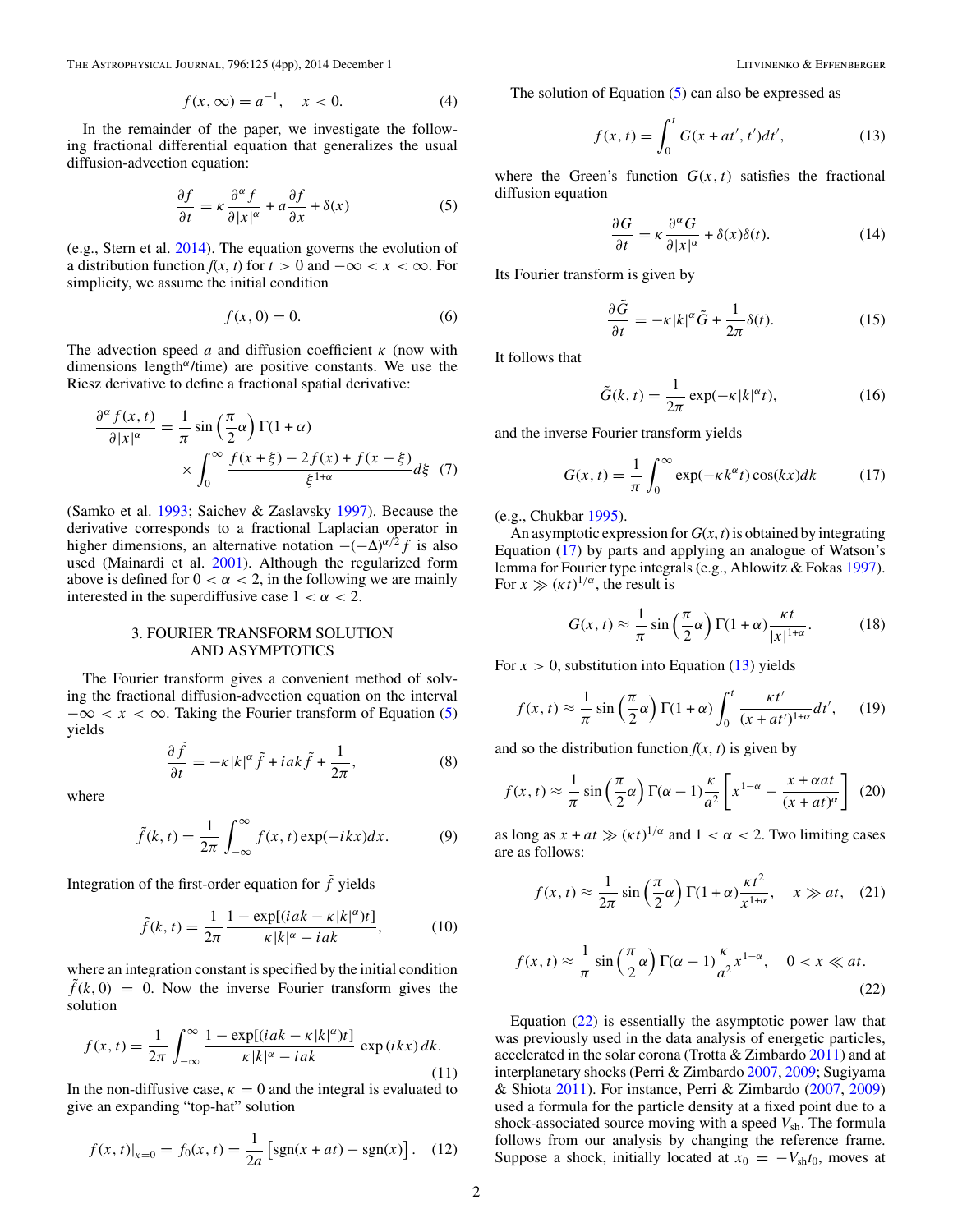<span id="page-2-0"></span>speed  $V_{\text{sh}}$  and arrives at  $x = 0$  when  $t = 0$ . On changing variables, Equation [\(20\)](#page-1-0) yields

$$
f(x, t) \approx \frac{1}{\pi} \sin\left(\frac{\pi}{2}\alpha\right) \Gamma(\alpha - 1) \frac{\kappa}{V_{\rm sh}^2}
$$
(23)  

$$
\times \left[ (x - V_{\rm sh}t)^{1-\alpha} - \frac{x + (\alpha - 1)V_{\rm sh}t + \alpha V_{\rm sh}t_0}{(x + V_{\rm sh}t_0)^{\alpha}} \right],
$$

which reduces to Equation (4) in Perri & Zimbardo [\(2007\)](#page-3-0) on assuming that the shock is coming from a very large distance,  $t_0 \rightarrow \infty$ . Note for clarity that Perri & Zimbardo [\(2007\)](#page-3-0) do not specify a normalization constant *b* in their Equation (1), and that their notation is different: their  $\mu$  is our  $1 + \alpha$ , and their  $\alpha$ is our  $3 - \alpha$ . The latter expression appears in the dependence of the variance of a particle displacement on time  $\sim t^{3-\alpha}$  when a finite particle speed is taken into account.

### 4. A WEAK DIFFUSION APPROXIMATION

A limitation of the analysis in the previous section is that we used a short-time asymptotic [\(18\)](#page-1-0) for the Green's function  $G(x,t)$ to derive Equation  $(20)$  for the particle distribution function  $f(x, \theta)$ *t*), and so it is not clear whether the results are valid for  $at \gg x$ . In addition, the results are only valid for  $x > 0$  because the integral in Equation  $(13)$  diverges for  $x < 0$  if Equation  $(18)$  is used to evaluate the integral. To remove these limitations of the analysis, we solve for  $f(x,t)$  in a weak diffusion approximation that allows us to evaluate the integral in Equation  $(11)$  for both  $x > 0$  and  $x < 0$ .

The superdiffusive term in Equation  $(5)$  can be treated as a perturbation sufficiently far from the locations where the advective solution [\(12\)](#page-1-0) predicts jumps in  $f(x, t)$ . Suppose  $l_d$ is the distance from a jump where the diffusive and advective terms in Equation [\(5\)](#page-1-0) are comparable. To an order of magnitude,  $\int \frac{d^d x}{dx^d}$   $\int \frac{d^d x}{dx^d}$  and  $\int \frac{d^d x}{dx^d}$   $\int \frac{d^d x}{dx^d}$  and  $\int \frac{d^d x}{dx^d}$   $\int \frac{d^d x}{dx^d}$  and  $\int \frac{d^d x}{dx^d}$   $\int \frac{d^d x}{dx^d}$  and  $\int \frac{d^d x}{dx^d}$   $\int \frac{d^d x}{dx^d}$  and  $\int \frac{d^d x}{dx^d}$   $\int \frac{d^d x}{dx^d$ length is thus defined as

$$
l_d = (\kappa/a)^{1/(\alpha-1)}.
$$
\n(24)

Now assuming that

$$
l_d \ll |x|, |x + at|, at,
$$
\n<sup>(25)</sup>

we can formally treat  $\kappa$  as a small parameter, and so

$$
f(x,t) \approx f_0(x,t) + \kappa \left. \frac{df(x,t)}{dx} \right|_{\kappa=0},\tag{26}
$$

where  $f_0(x, t)$  is given by Equation [\(12\)](#page-1-0). Differentiation of Equation [\(11\)](#page-1-0) with respect to  $\kappa$  yields

$$
f(x, t) \approx f_0(x, t)
$$
  
+  $\frac{\kappa}{\pi a^2} \int_0^\infty \left[ \frac{\cos kx - \cos k(x + at)}{k^{2-\alpha}} - \frac{(\alpha - 1)at}{(x + at)} \frac{\cos k(x + at)}{k^{2-\alpha}} \right] dk,$  (27)

where the last term in the integrand is obtained by integrating by parts and neglecting a rapidly varying term containing  $exp[i(k(x + at)]$  at the upper integration limit. On simplifying and using Watson's lemma, we get

$$
f(x,t) \approx f_0(x,t) + \frac{1}{\pi} \sin\left(\frac{\pi}{2}\alpha\right) \Gamma(\alpha - 1) \frac{\kappa}{a^2}
$$

$$
\times \left[ |x|^{1-\alpha} - \frac{x + \alpha at}{(x + at)|x + at|^{\alpha - 1}} \right].
$$
 (28)

For  $x > 0$ , we recover Equation [\(20\)](#page-1-0) and its limiting cases, confirming the analysis of the previous section. For  $x < 0$ , we have

$$
f(x, t) \approx \frac{1}{2\pi} \sin\left(\frac{\pi}{2}\alpha\right) \Gamma(1+\alpha) \frac{\kappa t^2}{|x|^{1+\alpha}}, \quad |x| \gg at, \quad (29)
$$

$$
f(x,t) \approx \frac{1}{a} + \frac{1}{\pi} \sin\left(\frac{\pi}{2}\alpha\right) \Gamma(\alpha - 1) \frac{\kappa}{a^2} |x|^{1-\alpha}, \quad |x| \ll at. \tag{30}
$$

The discontinuity at  $x = -at$  broadens into a smoother transition. The solution is inapplicable in the vicinity of the jump at  $|x + at| \approx 0$ , because the weak diffusion approximation is valid only as long as  $|x|$ ,  $|x+at|$ , and *at* are large in comparison with the diffusion length  $l_d$ .

### 5. ACCURACY OF THE APPROXIMATION

Stern et al. [\(2014\)](#page-3-0) gave the following exact Fourier series solution to Equation [\(5\)](#page-1-0) on a domain of length *L*:

$$
f(x,t) = \sum_{n=1}^{\infty} \left\{ (1 + (-1)^{n+1}) \left[ \left( \frac{n\pi}{L} \right)^{\alpha} \kappa L \cos \left( \frac{n\pi x}{L} \right) - n\pi a \sin \left( \frac{n\pi}{L} x \right) \right. \right.\left. - \left( \frac{n\pi}{L} \right)^{\alpha} \kappa L \cos \left( \frac{n\pi}{L} (x + at) \right) \exp \left( - \left( \frac{n\pi}{L} \right)^{\alpha} \kappa t \right) \right.\left. + n\pi a \sin \left( \frac{n\pi}{L} (x + at) \right) \exp \left( - \left( \frac{n\pi}{L} \right)^{\alpha} \kappa t \right) \right] \right/ \left. \left( \left( \frac{n\pi}{L} \right)^{2\alpha} \kappa^2 L^2 + n^2 \pi^2 a^2 \right) \right\}. \tag{31}
$$

Because  $f(x, t) = f(x + 2L, t)$ , the series does not represent the solution of an initial value problem on an infinite interval for  $t \rightarrow \infty$ . For a localized source and finite *t*, however, the series solution accurately represents  $f(x, t)$  on an infinite interval if *L* is sufficiently large. In practice, we achieve accuracy by choosing  $L \gg at$ .

We compare the new analytical solutions of the previous sections with a semi-numerical solution based on the Fourier series expansion. We use Equation  $(31)$  and sum up  $N = 10^6$ terms with  $L = 1000$  to achieve high accuracy. We set  $a = 1$ , which simply means that in the following we measure speeds in units of the solar wind speed. We choose  $\alpha = 1.5$  in agreement with the range of values inferred from the heliospheric particle data (Perri & Zimbardo [2007,](#page-3-0) [2009;](#page-3-0) Sugiyama & Shiota [2011\)](#page-3-0). The superdiffusion coefficient *κ* is a key parameter of the theory. Work is underway to estimate *κ* from the data (S. Perri et al., in preparation). We adopt  $\kappa = 0.5$  as an illustration and investigate how the particle distribution evolves over a few hundred advection times.

Figure [1](#page-3-0) shows the results in a semi-logarithmic plot at time  $t = 10$ . We find a good agreement between the analytical (solid black line) and semi-numerical (black symbols) solutions, except for the region around  $x = -at$  where the weak diffusion approximation is not valid. The red box in the figure illustrates the non-diffusive solution given by Equation  $(12)$ . We have truncated the analytical solution in the vicinity of  $x = -at$  over a length *l* of 10 times the diffusion length ( $l = 10 l_d = 2.5$ ). The green and blue lines give the steady-state solution for the Gaussian diffusion case, given by Equation [\(3\)](#page-0-0), and the approximate steady-state solution, given by Equation (30).